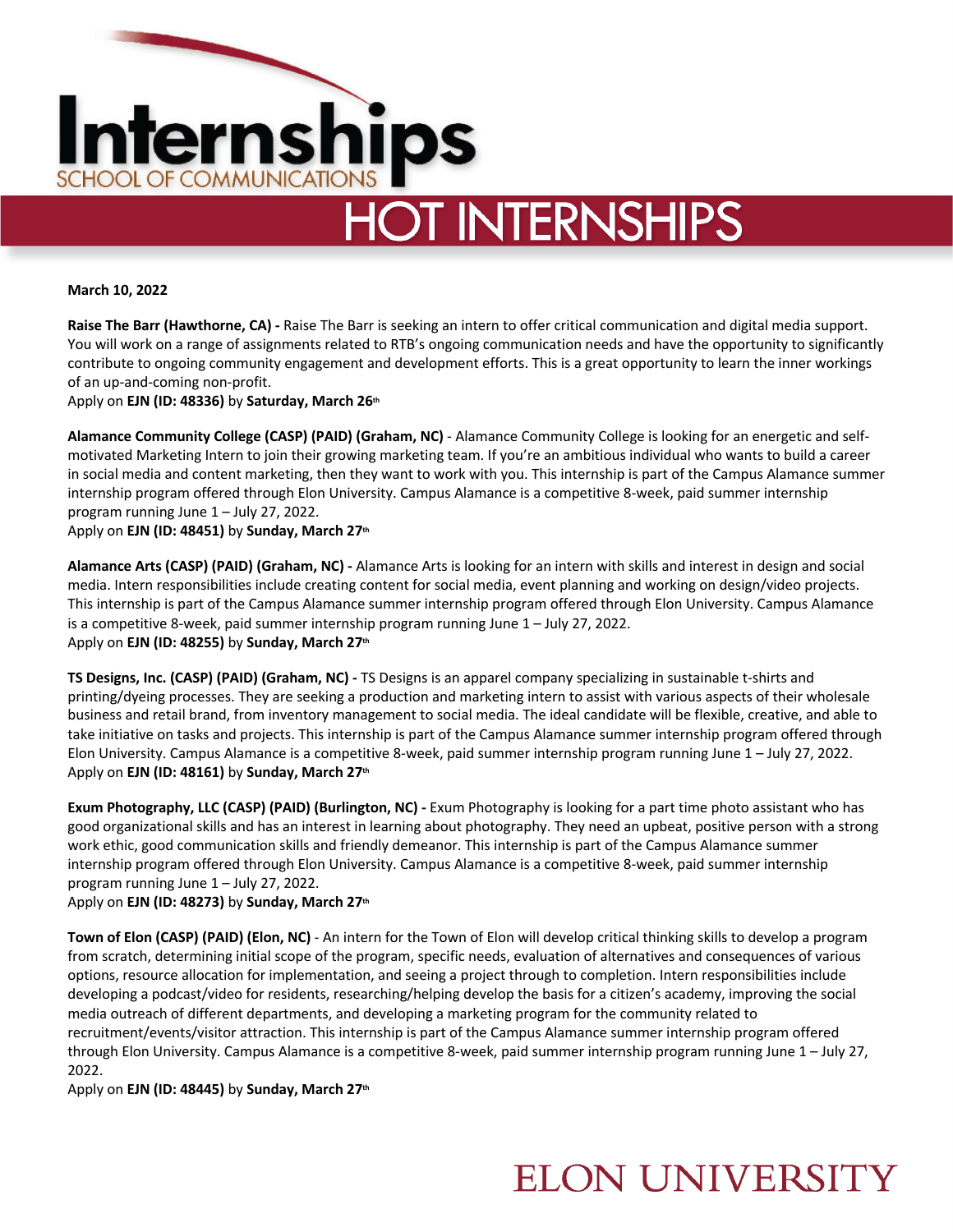

# **HOT INTERNSHIPS**

**The Valley Golf Course (CASP) (PAID) (Burlington, NC)** - The intern will be tasked with developing and executing a marketing plan that will help increase rounds and better engage customers post round in order to better increase their odds of repeat play at the golf course. This internship is part of the Campus Alamance summer internship program offered through Elon University. Campus Alamance is a competitive 8-week, paid summer internship program running June 1 – July 27, 2022. Apply on **EJN (ID: 48385)** by **Sunday, March 27th**

**Be Polite Properties, LLC (CASP) (PAID) (Burlington, NC)** - Be Polite Properties mission is to educate and renovate. Educate people on how to provide affordable housing to one's community by acquiring and renovating properties. The intern's scope of work will include assisting the team with the day-to-day operations of managing a real estate investment company. Tasks may include assisting the camera crew during filming hours, assisting with cultivating new storylines, analyzing key performance indicators using Excel, and updating social media platforms/ writing copy for posts. This internship is part of the Campus Alamance summer internship program offered through Elon University. Campus Alamance is a competitive 8-week, paid summer internship program running June 1 – July 27, 2022.

Apply on **EJN (ID: 48447)** by **Sunday, March 27th**

**Little Pink Houses of Hope (CASP) (PAID) (Burlington, NC) -** Little Pink Houses of Hope is looking for a compassionate and highly organized Content Producer to join their team. The successful candidate will be in charge of organizing, filming, editing and producing special projects on location digital content for the organization. The intern will also assist program staff with retreat planning and administrative tasks. The internship will require 2 weeks of travel to film on location- One week in Key West and one week in Ocean City, MD. This internship is part of the Campus Alamance summer internship program offered through Elon University. Campus Alamance is a competitive 8-week, paid summer internship program running June 1 – July 27, 2022. Apply on **EJN (ID: 48153)** by **Sunday, March 27th**

**Sustainable Alamance (CASP) (PAID) (Burlington, NC)** - The Sustainable Alamance Intern will support the mission of the organization, which is to build a strong and more sustainable community, not only by promoting wise use of local and natural and economic resources, but by identifying, developing, and including underutilized human resources that are prevented from participating in the local economy. The intern will help communicate the mission of Sustainable Alamance on campus by creating materials and communicating them. This internship is part of the Campus Alamance summer internship program offered through Elon University. Campus Alamance is a competitive 8-week, paid summer internship program running June 1 – July 27, 2022. Apply on **EJN (ID: 48384)** by **Sunday, March 27th**

**WXII - NEWSCHANNEL 12 (Winston-Salem, NC) -** WXII 12 is actively recruiting students for the College Internship Program. Internships are unpaid positions, which provide professional learning experience while earning college credit. The internship will be in-person at the station in Winston-Salem, North Carolina, and may include opportunities off-site. The program is designed to help journalism/communications majors gain knowledge of the television station through exposure to the different positions and departments at WXII.

Apply on **EJN (ID: 48375)** by **Monday, March 28th**

**DreamWakers (Washington D.C.) -** The Communications and Social Media Intern at DreamWakers will support a diverse set of activities, working with all aspects of DreamWakers programming and operations. Specific responsibilities may include hosting live virtual sessions, assisting in the development of content for DreamWakers' social media channels, tracking/reporting on social media analytics, developing blog posts/newsletters/website content, supporting the ongoing administration of DreamWakers operational/administrative/finance activities, and planning events/fundraising campaigns. Apply on **EJN (ID: 48347)** by **Thursday, March 31st**

**Modern Language Association of America (Remote) -** The Modern Language Association (MLA) seeks a communications and outreach intern for summer 2022 to help promote the association's resources for teachers and students as well as the value of humanities studies more broadly. The communications and outreach intern will assist with communications, social media, advocacy, and content marketing tasks for the MLA's wide range of programming. Apply on **EJN (ID: 48343**) by **Thursday, March 31st**

**The John F. Kennedy Center for the Performing Arts (PAID) (Washington D.C.) -** The Office of Accessibility and VSA at the John F. Kennedy Center for the Performing Arts will host a summer intern this year. This is a paid internship opportunity based in

#### **ELON UNIVERSITY**